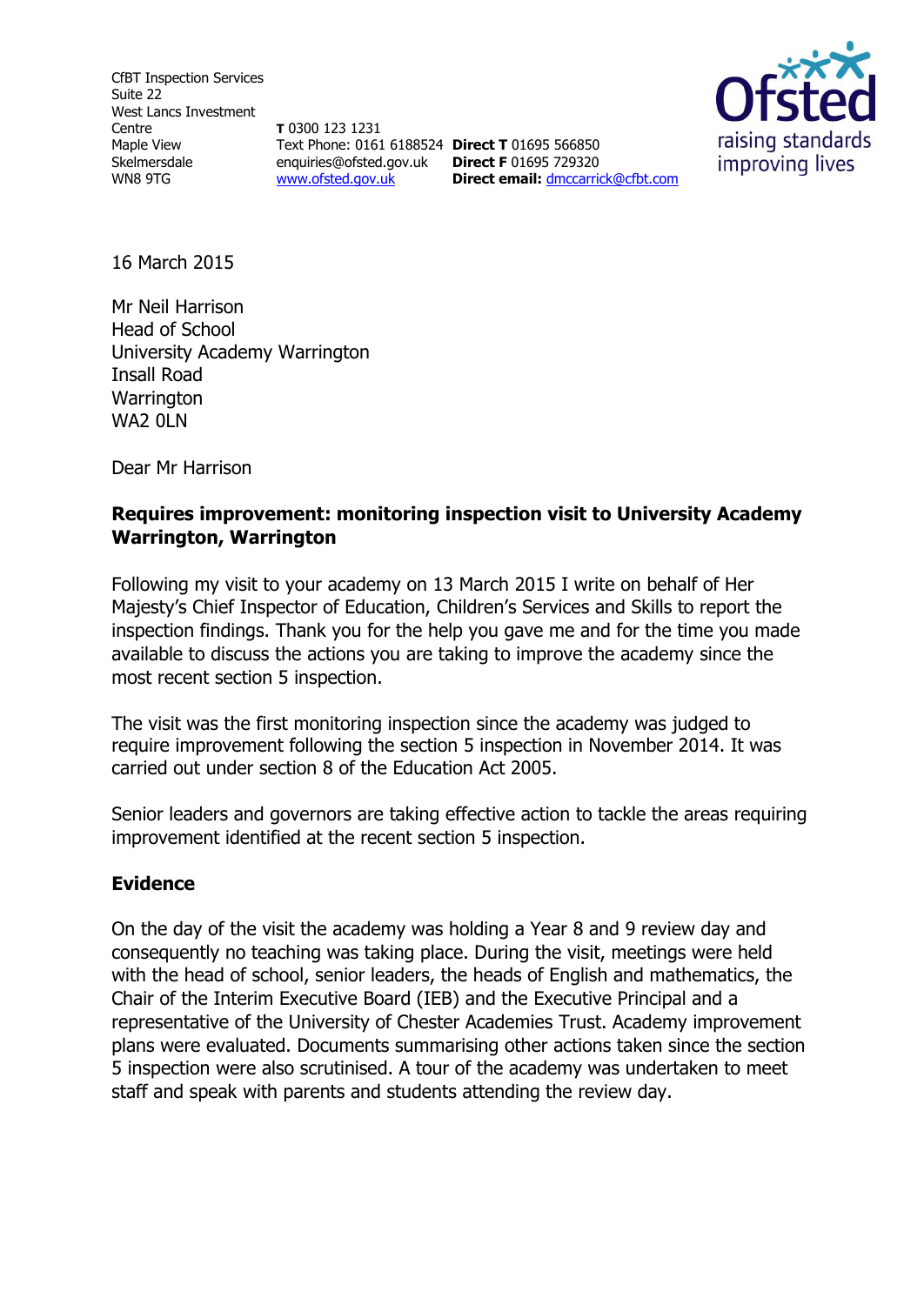# **Context**



Since the last inspection a new head of English and five English teachers have been appointed.

## **Main findings**

The academy's post inspection improvement plans tackles the key recommendations arising from the November inspection. Monitoring and tracking systems are well focused and actions to elicit improvement clearly stated, reviewed and actioned.

Current academy tracking and monitoring data indicate that students in Year 11 and 10 are making better progress and GCSE results in 2015 are projected to register a significant improvement. Intervention programmes to improve attainment and achievement in English and mathematics are well targeted and monitored. There is a stronger focus to ensure that work in lessons meets the learning needs of all students. Teachers now have appropriate data and information to enable them to better plan learning activities and meet the needs of all students. Staffing in English is now stable and strategies to enable better outcomes are beginning to impact.

Work through the teaching school alliance is having a positive impact on improving teaching, learning and assessment. There are now well focused continual professional development programmes that are building the capacity of staff to improve the quality of provision across all the academies work.

The recently introduced student behaviour policy is beginning to impact upon student attitudes. Exclusion rates have declined significantly. Academy data indicates that behaviour policy is more systematically and routinely implemented by staff. Attendance rates are improving.

Academy leaders acknowledge that more work is required to embed literacy, numeracy and oracy skills especially at Key Stage 3. A student culture of reading for pleasure has not yet been sufficiently embedded across the academy.

Systems and processes for holding senior and middle leaders more accountable for their areas of responsibility have been strengthened. Departmental heads are now fully involved in the observation of teaching and learning. Consequently they have a more accurate view of the strengths and areas of improvement within their departments. Target setting is now more ambitious so as to enable both teachers and students to have higher expectations for their performance.

Governors receive regular, detailed and informative reports on academy performance. They are very well led by a highly experienced Chair who keeps a sharp eye on academy improvement across provision. Governors have a strong understanding of student monitoring and tracking evidence and on how well students are doing in their studies. They have a good understanding of the use of